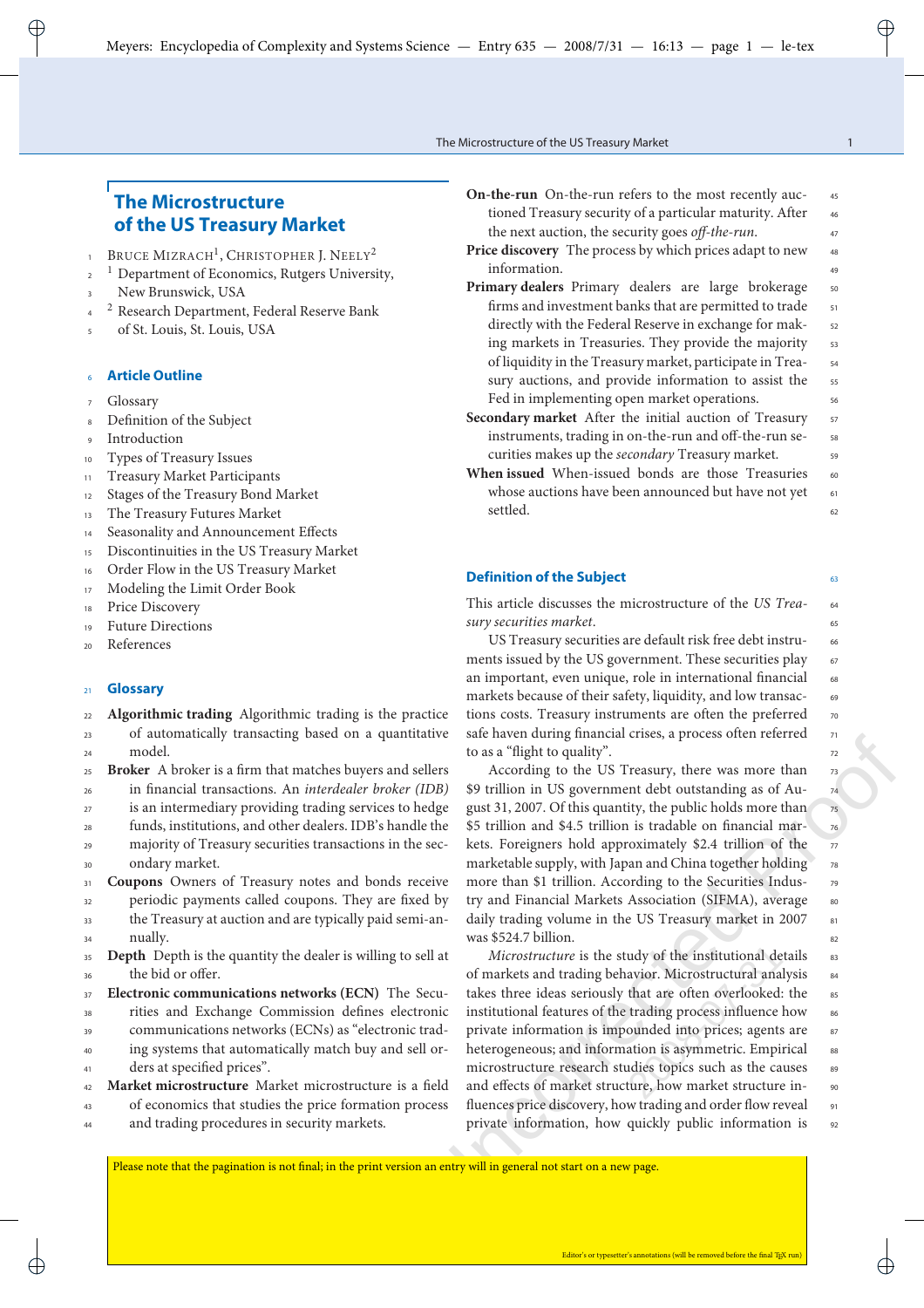- 93 impounded into prices, the volatility-volume relation, and
- 94 the determinants of transactions costs (i.e., the compo-
- <sup>95</sup> nents of bid-ask spreads). The relatively recent availability
- <sup>96</sup> of tick-by-tick financial data and limit order book data, as
- 97 well as the computer resources to manipulate them, have
- <sup>98</sup> been a great boon to financial market microstructure re-<sup>99</sup> search.
- 

# <sup>100</sup> **Introduction**

 We begin by describing the types of Treasury issues and the major Treasury market participants, including the Federal Reserve, primary dealers and the major electronic brokers. We then outline the stages of the Treasury mar- ket, from auction announcements to the secondary mar- ket. Next, we examine several closely related areas of the literature: Seasonality in the Treasury market and the re- actions of the Treasury market to macro and monetary an- nouncements; discontinuities in Treasury prices; and the effect of order flow in Treasury markets. We then discuss modeling and other academic questions about the Trea-sury market.

### <sup>113</sup> **Types of Treasury Issues**

<sup>114</sup> As of October 2007, the US Treasury issued four types of <sup>115</sup> debt instruments. The shortest-maturity instruments are <sup>116</sup> known as Treasury *bills*. 22 :6% of the marketable US debt <sup>117</sup> is in bills, securities with maturities of 1 year or less. Bills <sup>118</sup> are sold at a discount and redeemed at their face value at 119 maturity. They do not pay any coupons prior to maturity 120 and currently have maturities up to 26 weeks. Treasury bill 121 prices are usually quoted in "discount rate" terms, which 122 are calculated with an actual/360 day count convention,

T-bill discount rate = [face value – bill price]

 $\times$ (360/number of days until maturity) .

<sup>124</sup> Thus, a bill with a face value of \$100,000, a cash price of 125 \$97,500 and 90 days to maturity will have a discount rate of  $10\% = [100 - 97.5] \times (360/90)$  in a newspaper. Treasury <sup>127</sup> bill yields are often quoted as "bond equivalent yields", <sup>128</sup> which are defined as,

$$
T \text{-bill yield} = \left[ \frac{\text{face value} - \text{bill price}}{\text{bill price}} \right] \times (365/\text{number of days until maturity}).
$$

 Treasury instruments with intermediate maturities (2-, 5- and 10-year) are known as *Treasury notes* . *Notes* pay 132 semi-annual coupons, and make up 54.7% of the debt. In February 2006, the US Treasury also resumed issu-ing 30-year instruments, known as *Treasury bonds*. *Bonds* also pay semi-annual coupons, and make up 12.5% of the 135 US debt. 136

The price of both notes and bonds are quoted as a per-<br>137 centage of their face value in thirty-seconds of a point. <sup>138</sup> A quoted price of 98-08 means that the quoted price 139 of the note (or bond) is  $(98 + 8/32 =)$  \$98.25 for each 140 \$100 of face value. The cash price of bonds and notes 141 is equal to the quoted price plus accrued interest since 142 the last coupon payment, calculated with an actual/actual 143 day count convention. Quoted prices are sometimes called 144 "clean" prices, while cash prices are said to be "dirty". 145

The US Treasury also issues 5-, 10-, and 20-year Trea- <sup>146</sup> sury Inflation–Protected Securities ("TIPS"), whose pay-<br>147 off is linked to changes in the US Consumer Price Index <sup>148</sup> (CPI). These make up about 10.2% of the total value of 149 Treasuries outstanding. The principal value of TIPS is adjusted daily and the semi-annual coupon payments and 151 principal payment are then based on the adjusted principal 152 amount. Economists extract inflation forecasts by compar- <sup>153</sup> ing the TIPS yields to those on similar nominal instru- <sup>154</sup> ments. The Federal Reserve Bank of Saint Louis provides 155 "TIPS spreads" through its publication, *Monetary Trends* . <sup>156</sup>

There is also an active market in STRIPS (Separate 157 Trading of Registered Interest and Principal of Securi- <sup>158</sup> ties) which are popularly known as "zero coupon" bonds. 159 These instruments are created by the Treasury through an 160 accounting system which separates coupon interest pay- <sup>161</sup> ments and principal. Finally, the US Treasury also issues 162 savings bonds, low denomination securities for retail investors.

# **Treasury Market Participants** 165

#### **The Federal Reserve in the Treasury Market** <sup>166</sup>

Uncorrected Reserve in the Treasury Market Participants<br>
Union, Treasury Market Participants<br>
The Federal Reserve Bank of New York, under the guid-<br>
victor of the Federal Open Market Committee (FOMC), is<br>
a care of a uniqu The Federal Reserve Bank of New York, under the guid-<br>167 ance of the Federal Open Market Committee (FOMC), is 168 a uniquely important player in the Treasury market. The 169 FOMC meets approximately every six weeks to review eco-<br>170 nomic conditions and determine a target for the federal 171 funds rate, the rate at which US banks borrow/lend reserve 172 balances from/to each other. The manager of the Open 173 Market Desk (a.k.a., "the Desk") at the Federal Reserve 174 Bank of New York is responsible for ensuring that the 175 average federal funds transaction is close to the target by 176 buying and selling Treasury instruments (primarily short- 177 term). In practice, the Desk accomplishes this in two ways. 178 First the Desk buys sufficient Treasuries to satisfy most 179 but not all the markets' demand for deposits at the Fed. 180 Secondly, the Desk buys Treasuries via repurchase (repos) 181 agreements (overnight and for terms of several days) to 182

✐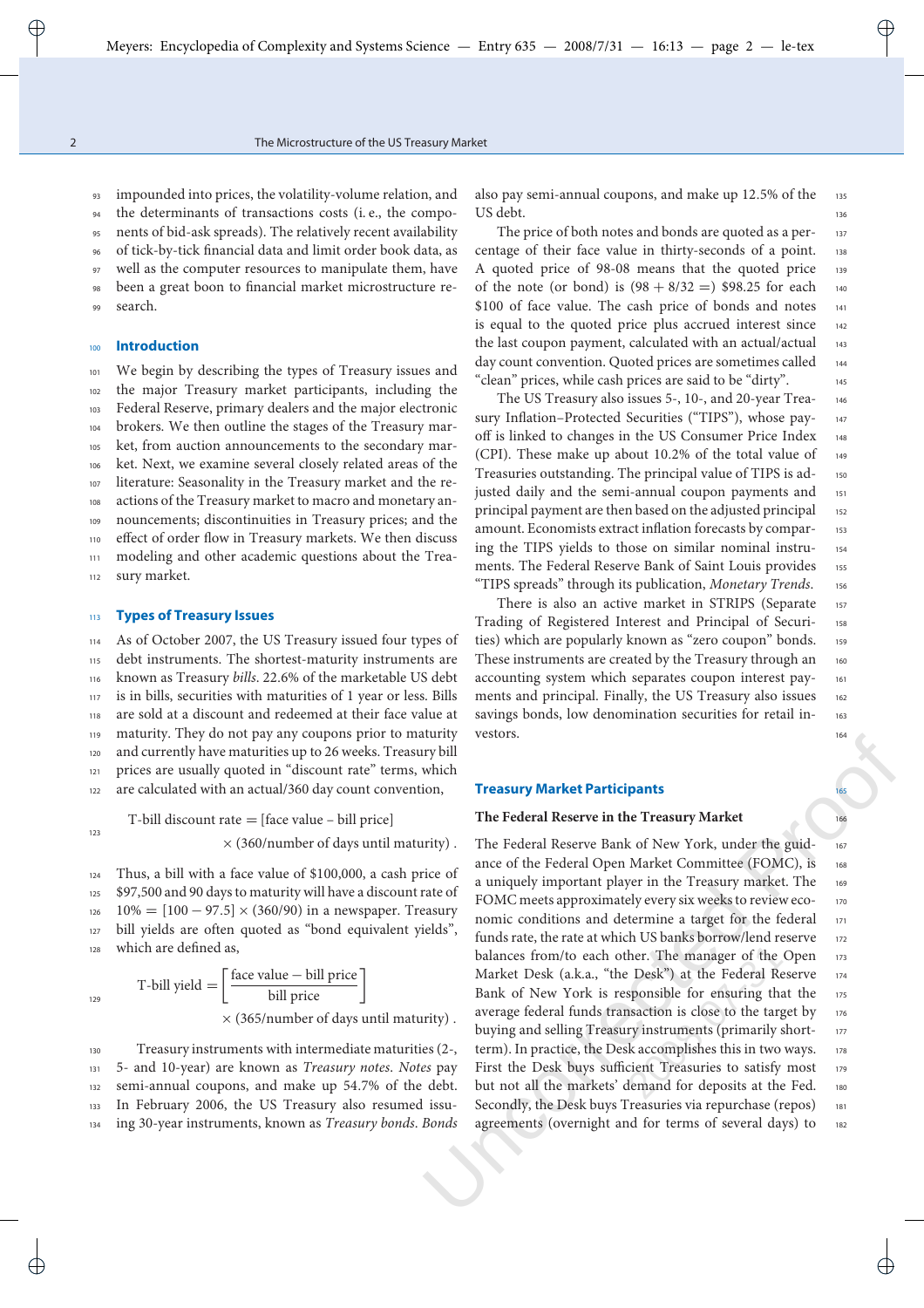<sup>183</sup> achieve a desired repo rate that influences the federal funds <sup>184</sup> rate and other short-term interest rates through arbitrage.

 To determine day-to-day actions, every morning, staff at both the Division of Monetary Affairs of the Board of Governors of the Federal Reserve System and the Desk forecast that day's demand for reserve balances. The Desk staff also consults market participants to get their views on financial conditions. The relevant Desk and Board staffs then exchange views in a 9 am conference call. Finally, the relevant Desk staff, the Board staff, and at least one of the voting Reserve Bank Presidents then confer during a second conference call at about 9:20 am. The Desk staff summarizes market conditions, projects actions for the day and asks the voting Reserve Bank President(s) for comments. Open market operations commence shortly af-ter the conclusion of this call.

 When the Desk buys Treasuries, it increases available liquidity (reserves) in debt markets and tends to lower in- terest rates. Selling Treasuries has the opposite effect, lowering reserves and raising interest rates. If the intention is to make a permanent change in reserves, then outright purchases or sales are undertaken. In contrast, if the Desk anticipates that only temporary changes in reserves are necessary, it uses repos (for purchases) or reverse repos (for sales). Bernanke [52] notes that actual open market sales of debt instruments are rare; it is more common for the Federal Reserve to allow such securities to expire with- out replacing them. Both open market sales and allowing the Fed's securities to expire have the same balance sheet effects: The Fed holds fewer bonds and more cash, while the public will hold more bonds and less cash.

 The Federal Reserve provides several valuable refer- ences on its operating procedures. The Annual Report of the Markets Group of the Federal Reserve Bank of New York describes open market operations and current procedures (Federal Reserve Bank of New York, Markets Group [61]). Meulendyke [63] provides a comprehensive view of Federal Reserve monetary policy operations with a historical perspective. Akhtar [64] explains how mon- etary policy is decided and how such policies affect the economy. Finally, Harvey and Huang [40] gives some his-torical perspective on operating procedures in the 1980s.

### <sup>225</sup> **Primary Dealers**

 Among the most important private sector players in the Treasury markets are the 21 *primary dealers*. The Federal Reserve Bank of New York explains that primary deal- ers must "participate meaningfully in both the Fed's open market operations and Treasury auctions and . . . provide the Fed's trading desk with market information and analysis that are helpful in the formulation and implementation 232 of monetary policy". The Federal Reserve does not regulate 233 primary dealers, but does subject them to capital require- <sup>234</sup> ments. The Federal Reserve can withdraw a firm's primary 235 dealer designation if it fails to participate in auctions or 236 open market operations or if its capital reserves fall below <sup>237</sup> desired levels.

The daily average trading volume in US Government 239 securities of all the primary dealers was approximately 240 \$550 billion during 2005. <sup>241</sup>

**Interdealer Brokers** 242

Prior to 2000, voice-assisted brokers dominated secon-<br>243 dary market trading in Treasuries. Except for Cantor–Fitz- <sup>244</sup> gerald, all these brokers reported their trading activity to 245 GovPX, a consortium. In the face of demands by the Secu- <sup>246</sup> rities and Exchange Commission and bond market dealers for greater transparency, five IDBs formed GovPX as <sup>248</sup> a joint venture in 1991. In March 1999, Cantor-Fitzgerald 249 opened up its internal electronic trading platform, eSpeed, 250 to clients. The eSpeed system quickly grabbed a dominant 251 market share, and Cantor Fitzgerald spun off eSpeed as 252 a public company in December 1999. In 2000, a competing 253 electronic brokerage, BrokerTec, joined the market. As in 254 foreign exchange and equity markets, most interdealer and 255 institutional trading in Treasuries quickly migrated from 256 voice networks to these electronic communications net-<br>
257 works (ECNs), which have dominated trading in Treasury 258 instruments since 2001. Mizrach and Neely [4] describe 259 the transition from voice assisted trading, largely through 260 the primary dealers, to electronic trading in the Treasury 261 market. 262

the transition from voice assisted trading, largely through sometimated properties transition (and the Treasury and K of As of November 2007, the two dominant ECNs are associated trading in the Treasury assisted CAP, PLC, As of November 2007, the two dominant ECNs are 263 eSpeed and BrokerTec. London-based ICAP, PLC, owns <sup>264</sup> BrokerTec while eSpeed merged in the summer of 2007 265 with BGC, another London based interdealer brokerage. eSpeed and ICAP compete for both on- and off-the-run 267 liquidity. Hilliard Farber and Tullett–Prebon hold the <sup>268</sup> largest brokerage share outside of the dominant two platforms. 270

# **Stages of the Treasury Bond Market**  $\begin{bmatrix} 1 \\ 2 \end{bmatrix}$  271

The sale of Treasuries undergoes four distinct phases: 272 when issued, primary, on-the-run and off-the-run. Each 273 of these stages has a distinct market structure. <sup>274</sup>

# **The Primary Market** 275

In the *primary* market, the US Treasury sells debt to the <sup>276</sup> public via auction. The US Treasury usually publishes 277

✐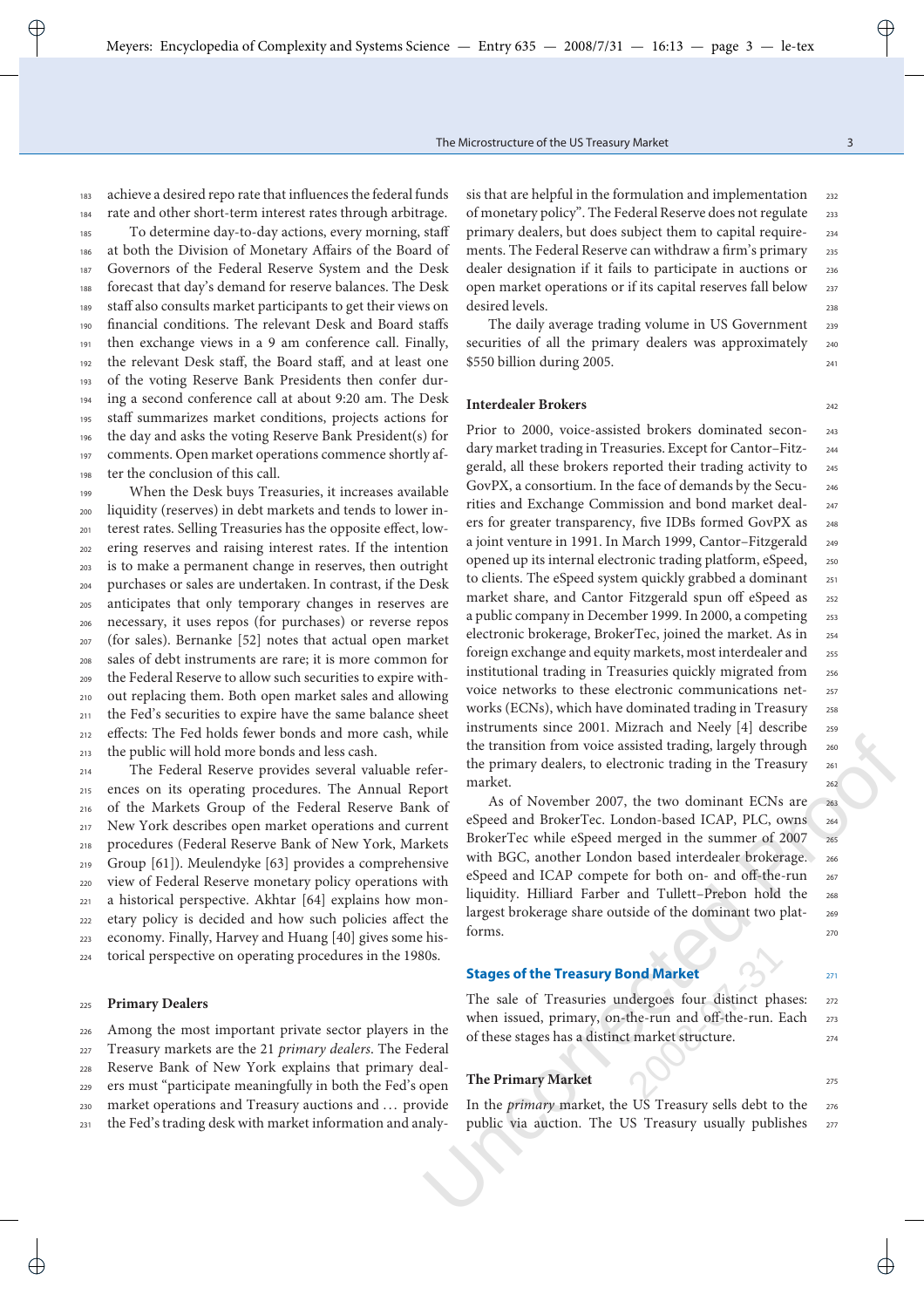a calendar of upcoming tentative auction dates on the first Wednesday of February, May, August, and Novem- ber and bids may be submitted up to 30 days in advance of the auction. In practice, however, the Treasury only an- nounces firm auction information several days in advance and most bids are submitted at that time. Since August 8, 2002, the Treasury has made auction announcements (for all new securities) at 11:00 am Eastern Time (ET). 13- and 26-week bills are auctioned weekly; 2- and 5-year notes are auctioned monthly; 10-year notes are auctioned eight times a year. 30-year bonds, which were reintroduced on February 9, 2006 after a five year hiatus, are auctioned four times a year.

 The US Treasury has used a single price auction ex- clusively since November 1998. Garbade and Ingber [5] discuss the transition from multiple price auctions to the current format single price auctions. All securities are al- located to bidders at the price that, in the aggregate, will result in the sale of the entire issue. This mitigates the risk of a "buyer's curse" – the highest bidder paying more than other auction participants. To prevent a single large buyer from manipulating the auction, the Treasury re- stricts anyone from buying more than 35% of any single issue. Bids may be submitted up to thirty days prior to the auction, and large institutions make use of the Trea- sury Automated Auction Processing System (TAAPS). Re- tail investors can participate through the Treasury Direct program. The Treasury allocates a portion of nearly every auction to small investors at the same price as the large in- stitutions. These are called *non-competitive bids*, and they are quantity only orders that are filled at the market clear-ing price.

<sup>310</sup> Primary dealers dominate the auction process. In 2003, 311 they submitted 86% of auction bids, totalling more than <sup>312</sup> \$6 trillion. They were awarded \$2.4 trillion, or 78% of the 313 total auction supply.

### <sup>314</sup> **The Secondary Market**

315 The secondary market is composed of the when-issued, <sup>316</sup> on-the-run and off-the-run issues.

**When-Issued** Even prior to the primary auction, there is an active forward market in Treasury securities (apart from TIPS) that are about to be issued. Trading in the *when-issued* security market typically begins several days 321 prior to an auction and continues until settlement of auc- tion purchases. Nyborg and Sundaresan [3] document that when-issued trading provides important information 324 about auction prices prior to the auction and also permits market participants to reduce the risk they take in bidding.

Fabozzi and Fleming [6] estimate that 6% of total interdealer trading is in the when-issued market. Just prior to 327 auctions though, these markets become substantially more 328 active. In the bill market, when-issued trading volume ex-<br>329 ceeds the volume for the bills from the previous auction. 330 ✐

✐

**On-the-Run** Upon completion of the auction, the most 331 recently issued bill, note or bond becomes on-the-run and 332 the previous on-the-run issue goes *off-the-run*. Overall 333 Treasury trading volume is concentrated in a small num- <sup>334</sup> ber of on-the-run issues. Trading in these benchmark on-<br>335 the-run issues, which Fabozzi and Fleming [6] say con- <sup>336</sup> stitutes approximately 70% of total trading volume, has 337 migrated almost completely to the electronic networks. <sup>338</sup> Mizrach and Neely [4] estimate a 61% market share for the 339 BrokerTec platform and a 39% share for eSpeed in 2005, <sup>340</sup> which is consistent with industry estimates.

**Off-the-Run** With more than 200 off-the-run issues 342 trading in October 2007 – 44 bills, 116 notes, and <sup>343</sup> 45 bonds – most off-the-run volume takes place in voice <sup>344</sup> and electronic interdealer networks. Barclay, Hendershott 345 and Kotz [1] document the fall in ECN market share when 346 issues go off the run. They also report that transaction 347 volume falls by more than 90%, on average, once a bond 348 goes off-the-run. The ECN market share falls from 75.2% 349 to 9.9% for the 2-year notes, from 83.5% to 8.5% for the 5- 350 year notes, and from 84.5% to 8.9% for the 10-year notes. 351 Several IDBs handle most off-the-run securities trading. 352

Uncorrected Proof 2008-07-31 **On- versus Off-the-Run Liquidity and Prices** Off-the- <sup>353</sup> run securities trade at a higher yield (lower price) than on- <sup>354</sup> the-run securities of similar maturity. Many researchers 355 have attempted to explain the yield differential with rel-<br>sse ative liquidity. Vayanos and Weill [7] utilize a search the- <sup>357</sup> oretic model that is motivated by the fact that bonds may 358 be difficult to locate once they go off-the-run. Goldreich, 359 Hanke, and Nath [36] compare on-the-run and off-the-<br>360 run Treasuries and show that the liquidity premium de- <sup>361</sup> pends primarily on the amount of remaining future liquid-<br>362 ity, which is highly predictable. The study exploits the fact 363 that the liquidity of a Treasury is predictable. Duffie [18] 364 argues that legal or institutional restrictions on supplying 365 collateral induces "special" repo rates that are much less 366 than market riskless interest rates. The price of the under-<br>367 lying instrument is increased by the present value of the 368 savings in borrowing costs.

**Supply Variation and Prices** Although it is generally 370 accepted that the on-the-run premium is due to greater 371 liquidity, the theoretical relation between the supply of 372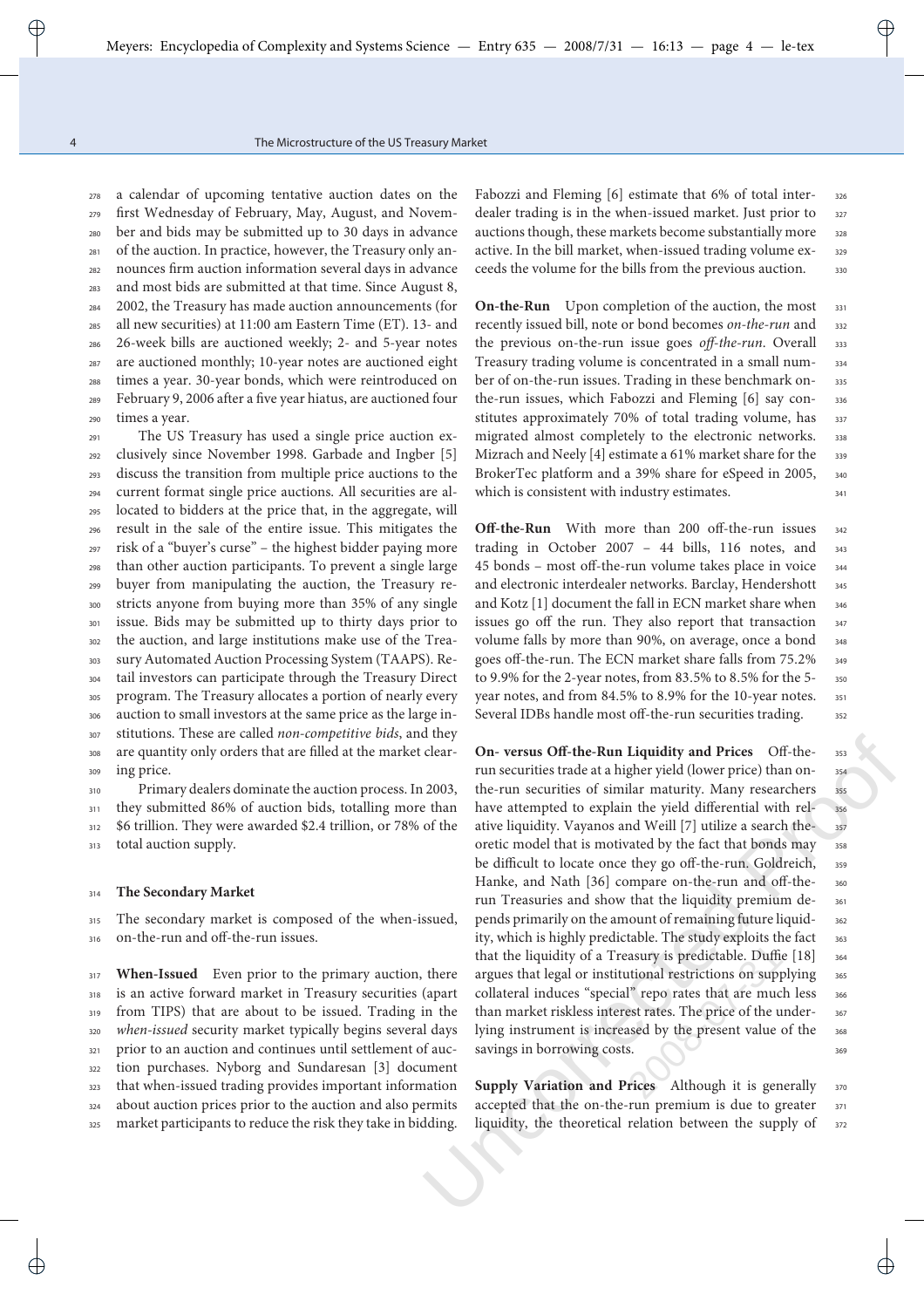### The Microstructure of the US Treasury Market 5 and 5 and 5 and 5  $-$  5  $-$  5  $-$  5  $-$  5  $-$  5  $-$  5  $-$  5  $-$  5  $-$  5  $-$  5  $-$  5  $-$  5  $-$  5  $-$  5  $-$  5  $-$  5  $-$  5  $-$  5  $-$  5  $-$  5  $-$  5  $-$  5  $-$  5  $-$  5  $-$  5  $-$  5

**The Microstructure of the US Treasury Market, Table 1 Contract Details from the CBOT Treasury Market**

✐

| Contract Quote |                 | Pricing example                     | Deliverable asset characteristics                                                             |
|----------------|-----------------|-------------------------------------|-----------------------------------------------------------------------------------------------|
|                | conven-<br>tion |                                     |                                                                                               |
|                |                 |                                     |                                                                                               |
| 2-year         |                 | 1/32 and $ 95 - 060 = 95 + 6/32$    | US Treasury notes with a face value $>$ \$200,000 and                                         |
|                |                 | quarters $ 95 - 062 = 95 + 6.25/32$ | original maturity $\leq$ 5 years and 3 months and                                             |
|                |                 | of 32nds $ 95 - 065 = 95 + 6.5/32$  | remaining maturity $\geq 1$ year and 9 months from the first day of the delivery month and    |
|                |                 | $95 - 067 = 95 + 6.75/32$           | and remaining maturity $\leq$ than 2 years from the last day of the delivery month.           |
| 5-year         | 1/32            | $190 - 170 = 90 + 17/32$            | US Treasury notes with a face value $\geq$ \$100,000 and                                      |
|                | land            | $190 - 175 = 90 + 17.5/32$          | original maturity $\leq$ 5 years and 3 months and                                             |
|                | halves          |                                     | remaining maturity $\geq 4$ year and 2 months from the first day of the delivery month        |
|                | of 32nds        |                                     |                                                                                               |
| 10-year        | 1/32            | $ 90 - 170 = 90 + 17/32$            | US Treasury notes with a face value $\geq$ \$100,000 and                                      |
|                | land            | $ 90 - 175 = 90 + 17.5/32$          | remaining maturity $\leq 10$ years                                                            |
|                | halves          |                                     | remaining maturity $> 6$ year and 6 months from the first day of the delivery month           |
|                | of 32nds        |                                     |                                                                                               |
| 30-year        | $1/32$ nds      | $ 85 - 12 = 85 + 12/32 $            | US Treasury bonds with a face value $\geq$ \$100,000 and                                      |
|                |                 |                                     | if callable: Not callable for at least 15 years from the first day of the delivery month;     |
|                |                 |                                     | If not callable: Remaining maturity $\geq 15$ years from the first day of the delivery month. |

<sup>373</sup> a given bond issue and prices is not clear. Do issue 374 sizes produce lower yields (higher prices) through their 375 liquidity effects or whether downward-sloping demand <sup>376</sup> for individual securities would produce higher prices <sup>377</sup> (lower yields) for larger issues? Empirically, the evidence is mixed. Simon  $[65,66]$ , Duffie  $[18]$ , Seligman  $[64]$  and 379 Fleming [29] find that the larger issues lead to lower prices <sup>380</sup> (higher yields), while Amihud and Mendelson [2], Ka-<sup>381</sup> mara [51], Warga [69], and Elton and Green [23] find the <sup>382</sup> opposite: The liquidity effect predominates, resulting in <sup>383</sup> higher prices (lower yields) for larger issues. There might <sup>384</sup> be a nonlinear relationship. Liquidity may increase prices <sup>385</sup> up to a certain point, but then finite demand for any individual security reduces the attractiveness of additional 387 supply.

### **The Treasury Futures Market**

<sup>389</sup> Spot markets are not the only markets for US Treasuries. <sup>390</sup> The Chicago Board of Trade (CBOT) has active futures <sup>391</sup> markets for 2-, 5-, 10- and 30-year US Treasuries. Table 1 392 briefly describes the CBOT contracts and pricing conventions.

 Like other exchange-traded derivatives, Treasury fu- tures have two advantages: trading is highly liquid and marking-to-market minimizes counterparty risk. The CBOT open auction trading hours are 7:20 am to 2:00 pm, Central Time, Monday through Friday; the CBOT elec- tronic market functions from 6:00 pm to 4:00 pm, Central Time, Sunday through Friday. All Treasury contracts have

a March–June-September–December cycle.

A variety of Treasury instruments meet the criteria to  $402$ be deliverable issues. Table 1 describes the pricing conventions and the characteristics of the assets that may be delivered to satisfy the contracts. The CBOT defines "con- <sup>405</sup> version factors" that adjust the quoted futures prices for 406 the asset that is actually delivered. Despite these conversion factors, one issue will be the "cheapest to deliver". 408 Cash prices at delivery depend on both the conversion factor for a particular bond and the interest accrued on that 410 bond since the last coupon payment.

m ion since the fast couplor payment.<br>
and the real and the match and the futures markets for any in-<br>
only a modest amount of microstructure research has fo-<br>
and consider a complex amount of microstructure research has f Although agents frequently use the futures markets for 412 hedging or taking positions on future price movements, 413 only a modest amount of microstructure research has fo- <sup>414</sup> cused on futures markets. Brandt, Kavajecz, and Under- <sup>415</sup> wood [27] show that futures and spot market order flow 416 are useful in predicting daily returns in each market and 417 that the type of trader influences the effect of order flow. 418 Mizrach and Neely [12] show that futures markets contribute a substantial amount of price discovery to US Trea- 420 sury markets. Campbell and Hendry [51] compare price 421 discovery in the 10-year bond and futures contracts in 422 both the United States and Canada. 423

# **Seasonality and Announcement Effects**

Seasonality and announcement effects are intimately related to the microstructure literature in that the latter seeks 426 to explain how markets with heterogeneous agents react to 427 the release of information.  $\bigcirc$   $\bigcirc$   $\bigcirc$   $\bigcirc$   $\bigcirc$   $\bigcirc$   $\bigcirc$   $\bigcirc$   $\bigcirc$   $\bigcirc$   $\bigcirc$   $\bigcirc$   $\bigcirc$   $\bigcirc$   $\bigcirc$   $\bigcirc$   $\bigcirc$   $\bigcirc$   $\bigcirc$   $\bigcirc$   $\bigcirc$   $\bigcirc$   $\bigcirc$   $\bigcirc$   $\bigcirc$   $\bigcirc$   $\bigcirc$   $\bigcirc$   $\bigcirc$   $\bigcirc$   $\bigcirc$   $\bigcirc$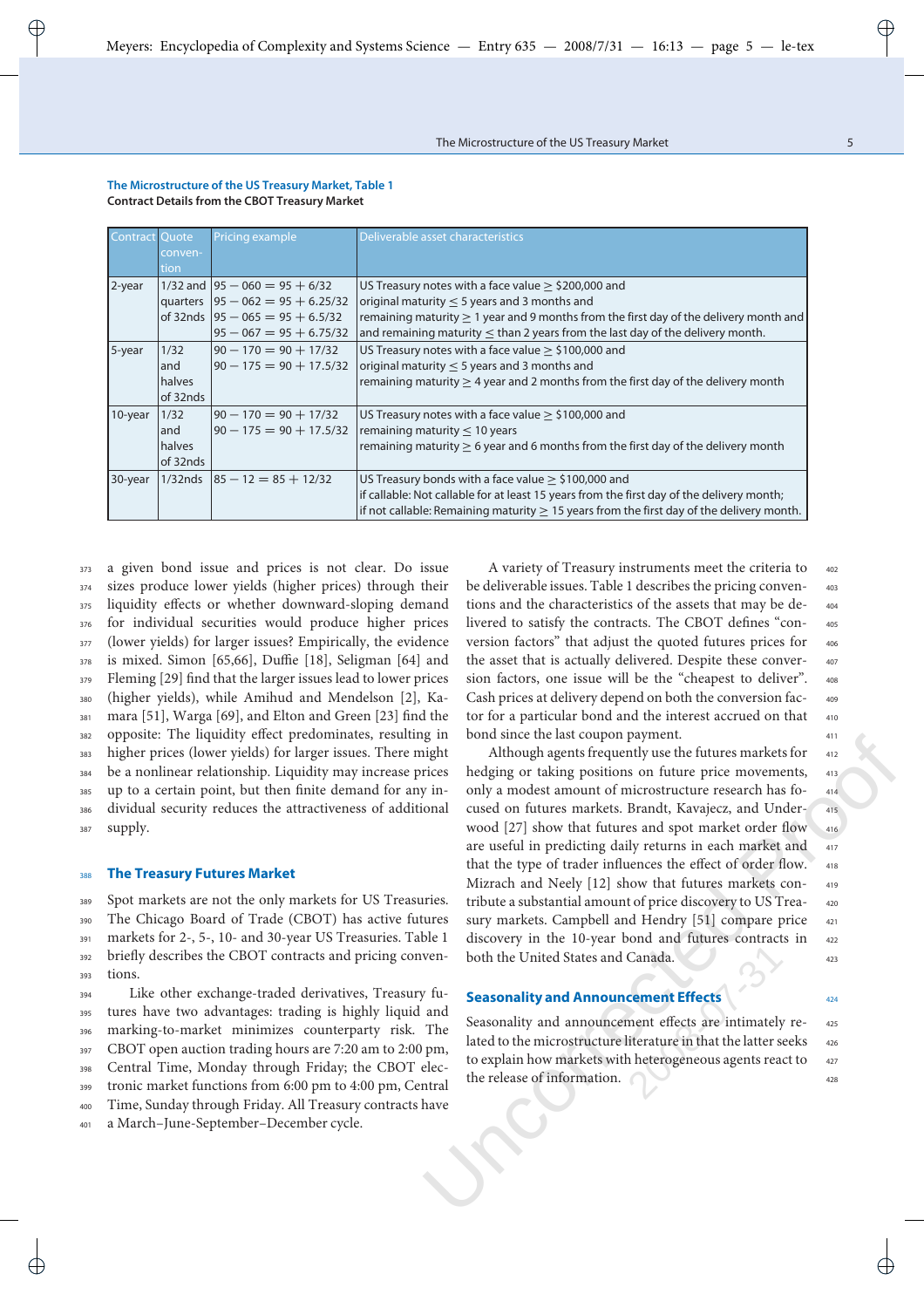✐

### <sup>429</sup> **Seasonality and Macroeconomic Announcements**

 The earliest studies considered the issue of daily seasonal- ity in Treasuries. Flannery and Protopapadakis [34] docu- ment differing day-of-the-week patterns in Treasuries and stock indices. The patterns in the prices of Treasuries se- curities vary by maturity and differ from those found in stock indices. They conclude that no single factor explains seasonal patterns across asset classes. In contrast to this day-of-the-week effect in spot T-bills, Johnston et al. [45] find day-of-the-week effects in government national mort- gage association (GNMA) securities, T-note, and T-bond futures, but not in T-bill futures. The fact that day-of-the- week effects exist in spot T-bills but not in T-bill futures points up the importance of futures settlement rules.

 Later studies began to consider the effects of macro announcements on price changes, volatility, volume and spreads. Macroeconomic announcements have been an es- pecially popular subject of study because they occur at reg- ular intervals that can be anticipated by market partici- pants. The existence of survey expectations about upcom- ing macro announcements permits researchers to identify the "shock" component of the announcement, which al- lows them to investigate the differential effects of antici- pated and unanticipated news releases of different magni-<sup>453</sup> tudes.

Ederington and Lee [32,33] did the seminal modern work with intraday data on macro announcement effects in bond markets. They found that volatility increases be- fore the announcement and remains elevated for some time afterwards. The employment, PPI, CPI and durable 459 goods orders releases produce the greatest impact of the 9 significant announcements, out of 16 studied. Eder- ington and Lee [50] follow up on their earlier studies by linking the literatures on seasonality and announce- ments in the bond market. Comparing the contributions of past volatility, seasonality and announcements in pre- dicting intraday volatility bond futures data and exchange rates, these authors argue that announcements account for much of the apparent seasonality in interest rate volatility. One of the earliest important results was that bond market prices react more strongly to macro announce- ments than do equity markets. Fleming and Remolona [37, 38] examined the 25 largest price changes in the GovPX data and related them all to macroeconomic announce- ments. Fleming and Remolona [37] note: "In contrast to stock prices, US Treasury security prices largely react to the arrival of public information on the economy". Flem- ing and Remolona [36,38] attribute the relative sensitivity 477 of bond markets to the fact that bond prices depend only on expected discount rates while stock prices are also determined by future expected dividends. Macro announcements can have little or no effect on stock prices if their ef-<br>480 fects on expected dividends and discount rates offset each 481 other.  $482$ 

Several studies used more sophisticated econometric 483 procedures to evaluate the impact of announcements on <sup>484</sup> persistence in volatility in a full model. Jones, Lamont 485 and Lumsdaine [44] examine volatility patterns in the 5-year Treasury market around US announcements. Daily 487 volatility from an ARCH-M does not persist for days after 488 announcements and the authors interpret this as indicating that agents rapidly incorporate announcement infor- <sup>490</sup> mation into prices. Weekly volatility displays a U-shaped  $491$ pattern; the largest price changes occur on Mondays and <sup>492</sup> Fridays. Further, Jones, Lamont and Lumsdaine [44] find 493 a risk premium in returns on days of announcements. <sup>494</sup> Bollerslev, Cai, and Song [24] also consider the interac- 495 tion of announcements and persistence in volatility with 496 5-minute US Treasury bond data. Modeling the intraday 497 volatility patterns and accounting for announcements reveals long-memory in bond market volatility.

An important issue in microstructure is the determi-<br>soc nation of bid-ask spreads. Balduzzi, Elton, and Green [22] 501 use intraday GovPX data to look at the effects of macro an-<br>soz nouncements on volume, prices and spreads. Confirming 503 previous findings, prices adjust to news within one minute 504 while increases in volatility and volume persist for up to sos 60 minutes. Spreads initially widen but then return to nor- <sup>506</sup> mal after 5 to 15 minutes. News releases explain a substantial amount of bond market volatility. Importantly, Bal- <sup>508</sup> duzzi, Elton, and Green [22] argue that the differential sos impact of news on long and short bond prices indicates 510 that at least two factors will be needed for models of the 511 yield curve. They also present evidence that discontinuities 512 (jumps) will be important in modeling bond prices.

Some recent papers have relaxed the restrictive as-<br>
<sub>514</sub> sumption that announcements influence Treasury market variables in a linear, symmetric fashion. For example, 516 Christie–David, Chaudhry, and Lindley [29] allow the ef- <sup>517</sup> fects of announcement shocks to depend on the size and 518 sign of the shock. They measure these nonlinear effects on 519 the intraday 10- and 30-year Treasury futures from 1992 520 to 1996. 521

some tart anionari of toom market volatility, unpotentation, bar-<br>urable duzzi, Elton, and Green [22] argue that the differential so<br>of the impact of news on long and short bond prices indicates sto<br>Eder-<br>that at least two Most studies of the effects of volatility have mea- 522 sured such variation with some function of squared returns. One can use the volatility implied by options prices,  $524$ however, to measure expected volatility over longer hori-<br>
<sub>525</sub> zons. Heuson and Su [41], for example, show that implied  $526$ volatilities from options on Treasuries rise prior to macro 527 announcements and that volatilities quickly return to nor-<br>
s28 mal levels after announcements. Beber and Brandt [23] use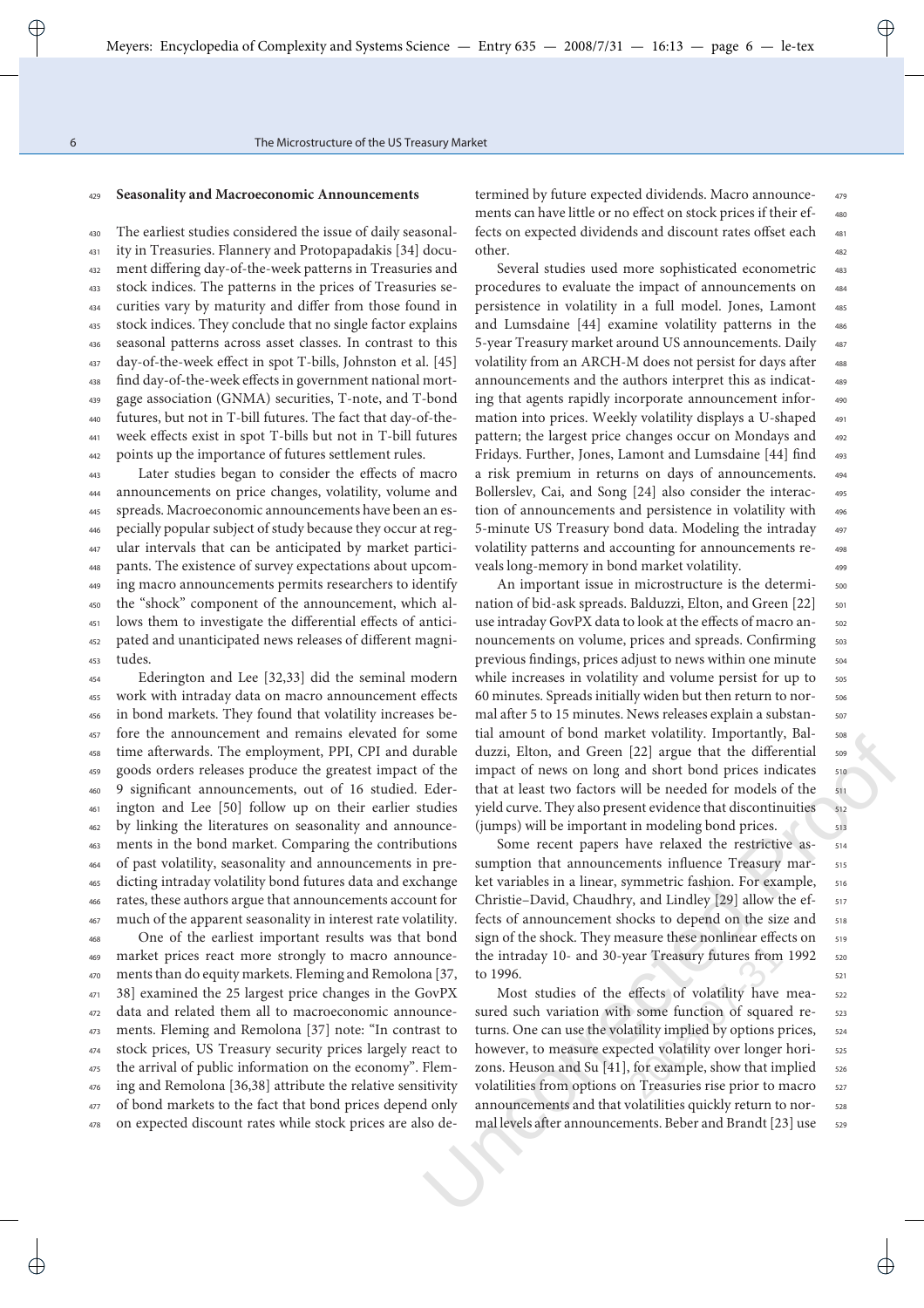intraday, tick data from 1995 to 1999 to determine that macro announcements reduce the variance of the option- implied distribution of US Treasury bond prices. The con- tent of the news and economic conditions explain these changes in higher-order moments. The study attributes the results to time-varying risk premia rather than relative mispricing or changing beliefs.

 In a comprehensive study of the impact of US macroe- conomic announcements across asset markets, Andersen, Bollerslev, Diebold and Vega [21] study the reaction of international equity, bond and foreign exchange markets. They confirm that US macroeconomic news drives bond prices, as well as those of the other assets.

### <sup>543</sup> **Monetary Policy Announcements**

✐

 Researchers have carefully investigated the effects of the Federal Reserve's actions on the Treasury market. While the literature has examined the effect of a wide variety of monetary policy behavior and communications – e. g., open market operations, FOMC news releases, speeches, etc. – on many aspects of Treasury market behavior, a large subset of these papers deal with one specific topic: The ef- fect of federal funds target changes on the Treasury yield  $552$   $C11$  $TVP$ 

 **Federal Funds Target Changes and the Treasury Yield Curve** The "expectations hypothesis of the term struc- ture" motivates research on how the short- and long-end of the Treasury yield curve react to unexpected changes in the federal funds target rate. That is, if the FOMC increases overnight interest rates, how does this change short- and long-term rates?

Using data on 75 changes in the federal funds tar- get from September 1974 through September 1979, Cook and Hahn [53] find that these target changes caused larger movements in short-term rates than in intermediate- and long-term Treasury rates. A difficulty with interpreting the Cook and Hahn [53] results is that efficient markets pre- sumably can often anticipate most or all of a target change and such expectations are already incorporated into the yield curve. To confront this problem, Kuttner [55] de- composes target changes into anticipated and unantici- pated components, finding –unsurprisingly – that Trea- sury rates respond much more strongly to unanticipated changes and that the results are consistent with the expec- tations hypothesis of the term structure. That is, the antic- ipated component of an interest rate change does not af- fect expectations. Hamilton [54] carefully reexamines the work of Kuttner [55], showing that it is robust to uncertainty about the dates of target changes and the effect of 577 learning by market participants. ✐

✐

Poole and Rasche [56] also decompose federal funds 579 target changes into expected and unexpected compo- 580 nents – but use a later contract month than Kuttner [55] to s81 avoid problems associated with computation of the con- <sup>582</sup> tract payoff. They find that interest rates across the ma- <sup>583</sup> turity spectrum fail to respond to the anticipated compo- <sup>584</sup> nents of the changes in the intended funds rate.

From the sakes are intantest s nonveloge of tractementary and the modellary in the set in imp news reports. While short-rates respond similarly in  $\omega$  and funds rate target changes after 1994. The authors inter-<br>transpar Poole, Rasche and Thornton [57] consider how 586 changes in FOMC procedures affect the impact of target s87 changes on interest rates. This study first succinctly describes the changes in FOMC procedures in the 1990s. The FOMC began to contemporaneously announce policy ac-<br>s90 tions in 1994 and adopted this as formal policy in 1995. <sub>591</sub> Starting in August 1997, each policy directive has included s92 the quantitative value of the "intended federal funds rate". 593 And since 1999, the FOMC has issued a press release af-<br>s94 ter each meeting with the value for the "intended federal s95 funds rate" and, in most cases, an assessment of the balance of risks. After describing such procedural changes, 597 Poole, Rasche and Thornton [57] go on to consider the 598 response of the Treasury yield curve to funds rate target 599 changes both before and after the FOMC began contem- 600 poraneously announcing target changes in 1994. In doing 601 so, these authors account for measurement error in expec- 602 tations and uncertainty about the dates of target changes and even whether market participants understood that the 604 Federal Reserve was targeting the funds rate prior to 1994. 605 They assess the market's knowledge of targeting by exam- 606 ining news reports. While short-rates respond similarly in 607 both subperiods, long rates do not respond as strongly to 608 funds rate target changes after 1994. The authors interpret their results as being consistent with the Fed's greater 610 transparency about long-run policy in the second subsam- 611 ple. With long-run expectations more firmly anchored, 612 unexpected changes in the funds target have smaller effects 613 on long rates. 614

One puzzle that has emerged from this literature is that 615 the average effect of changes in the federal funds target 616 on the yield curve is modest, despite the facts that such 617 changes should be an important determinant of the yield 618 curve and that yields are highly volatile around FOMC an- <sup>619</sup> nouncements. Fleming and Piazzesi [35] claim to partially 620 resolve this puzzle by illustrating that such yield changes 621 depend on the shape of the yield curve.  $622$ 

This literature on the reaction of the Treasury market  $623$ to monetary policy has become progressively more sophis- 624 ticated in assessing market expectations of Fed policy and 625 modeling institutional features of the futures market and 626 Fed operations. Nevertheless, the underlying conclusion 627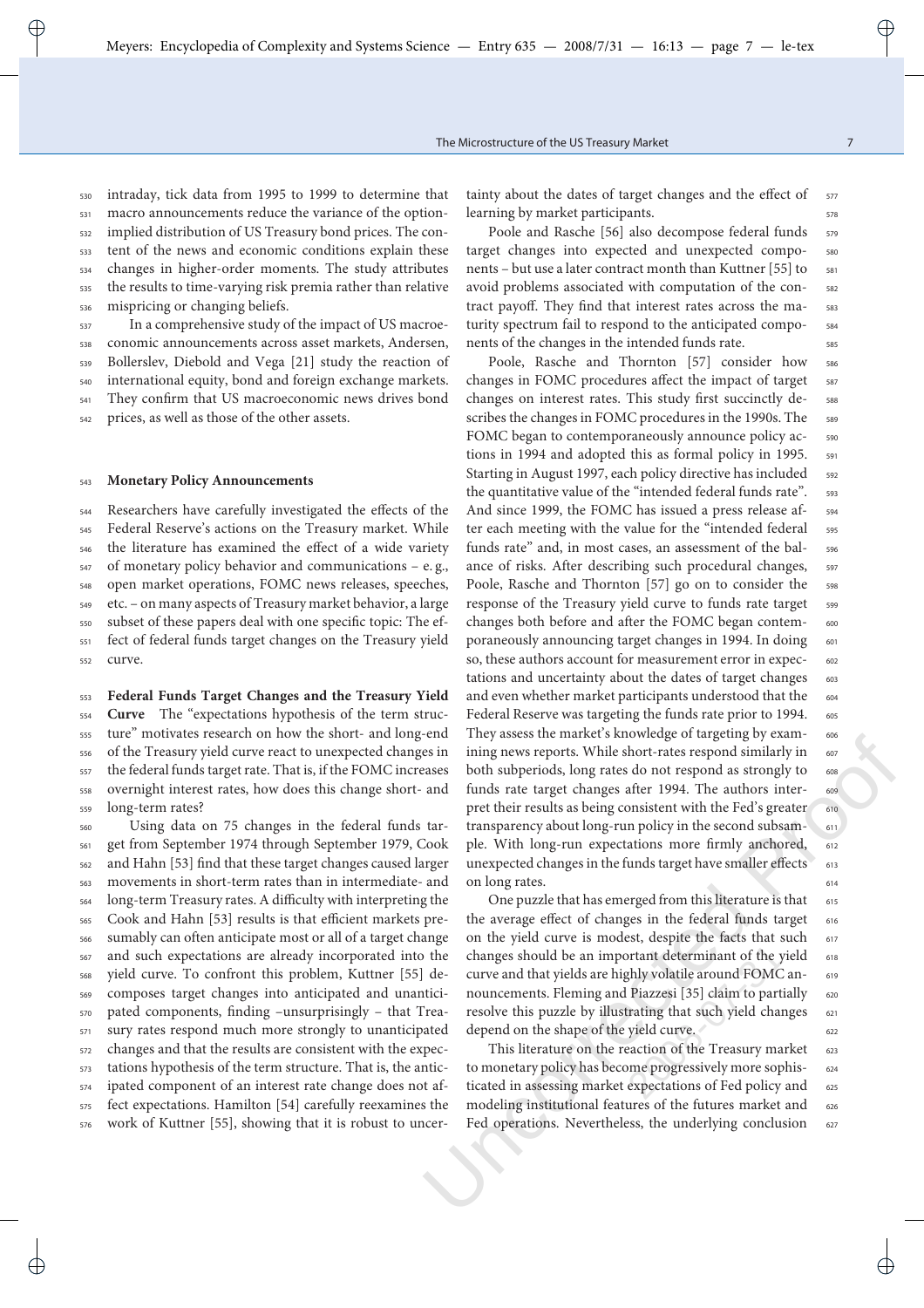that unanticipated target changes lead to large price in- creases on short-term Treasuries and smaller changes on the prices of long-term Treasuries has been remarkably ro-<sup>631</sup> bust.

 **Other Federal Reserve Behavior and the Treasury Mar- ket** There has been a substantial literature analyzing how other types of Federal Reserve behavior have influenced the Treasury market. The literature has considered open market operations, FOMC statements, Congressional tes-timonies, and FOMC member speeches.

 Open market operations are similar to macroeco- nomic announcements in that they are potentially impor- tant bond market events, occurring at regularly scheduled times. Harvey and Huang [40] used intraday data from 1982 to 1988 to examine how Federal Reserve open market operations influenced foreign exchange and bond markets. The paper finds that Treasury market volatility increases during open market operations, irrespective of whether they add or drain reserves. Oddly, volatility increases even more during the usual time for open market operations if there are no such transactions. The authors interpret this finding as indicating that open market operations actually smooth volatility.

 Early studies made the simplifying assumption that the effect of macro announcements on the Treasury market was constant over time. This is not necessarily the case, of course. For example, the effect of macro announcements on the Treasury market might depend on monetary pol- icy priorities. Kearney [46] characterizes the changing re- sponse of daily 3-month Treasury futures to the employ- ment report over 1977 to 1997 and relates it to the chang- ing importance of employment in the Fed's reaction func-<sup>660</sup> tion.

de Goeij and Marquering [30] also considers how both macro announcements and monetary policy events af- fect the US Treasury market. Using daily data from 1982 to 2004 de Goeij and Marquering [30] find that macro news announcements strongly affect the daily volatility of longer-term Treasury instruments while FOMC events af-fect the volatility of shorter-term instruments.

 Some studies have explored more esoteric components of information about monetary policy. Boukus and Rosen- berg [25], for example, use Latent Semantic Analysis to decompose the information content of FOMC minutes from 1987 to 2005. They then relate the information con- tent to current and future economic conditions. Chirinko and Curran [28] argue that Federal Reserve speeches, tes- timonies, and meetings increase price and trading volatil- ity on the 30-year bond market. FOMC meetings are the most important of the events considered. They go on to

consider whether these Federal Reserve events merely create noise or transmit information about the future policy 679 decisions or the state of the economy. They conclude that 680 such events may reduce welfare by "overwhelming private 681 information", creating herding behavior. 682 ✐

✐

### Announcements and Liquidity Variation 683

The literature on variation in liquidity and price effects 684 overlaps with the literature on macroeconomic announce- 685 ments. The seminal work of Amihud and Mendelson [2] 686 showed that yields on short-time-to-maturity Treasuries vary inversely with liquidity. That is, more liquid assets 688 have lower yields/higher prices. Harvey and Huang [40] 689 discovered elevated volatility in interest rate (and foreign exchange) futures markets, in the first 60–70 min- <sup>691</sup> utes of trading on Thursdays and Fridays. Ederington and 692 Lee [32] confirmed Harvey and Huang [40]'s speculation 693 that major macroeconomic announcements – especially the employment report, the PPI, the CPI, and durable 695 goods orders - create the intraday and intraweek patterns 696 in the volatility of Treasury bond futures. Volatility is very 697 high after announcements and remains elevated for hours. 698 Fleming and Remolona [38] extend this work to show 699 that the 25 greatest surges in activity in the 5-year onthe-run bond market came on macroeconomic announcement days, within 70 minutes of the announcement. The 702 most important announcements for trading surges were 703 employment reports, fed funds targets, 30-year auctions, 704 10-year auctions, the CPI, NAPM surveys, GDP, retail 705 sales, and 3-year auctions. Releases that affect prices also 706 matter for trading activity. Fleming and Remolona [38]  $\frac{1}{707}$ observe that timeliness, the degree of surprise in the an- <sup>708</sup> nouncement and market uncertainty also increase announcements' impact on trading.

The employment repotation, teat units targets, boryetal actuations, the CPI, NAPM surveys, GDP, retail and hange sales, and 3-year auctions. Releases that affect prices also not func- matter for trading activity. Fleming a Researchers continued to explore the impact of variation in liquidity caused by other events. For example, 712 Fleming [28] exploits exogenous variation in Treasury issuance to show that securities that are "reopened" – the  $714$ Treasury sells additional quantities of existing securities - 715 have greater liquidity, lower spreads, than comparable assets. Paradoxically, this higher liquidity does not produce 717 lower yields for the reopened securities.

More recent papers have explored variation in liquid-<br>  $719$ ity and volatility across markets. Chordia, Sarkar and Sub- 720 rahmanyam [14] estimate a vector autoregression (VAR) 721 in liquidity and volatility variables in stock and bond mar-  $\frac{722}{20}$ kets. They find that common factors make the variables' 723 innovations highly correlated. Volatility shocks predict 724 liquidity variables.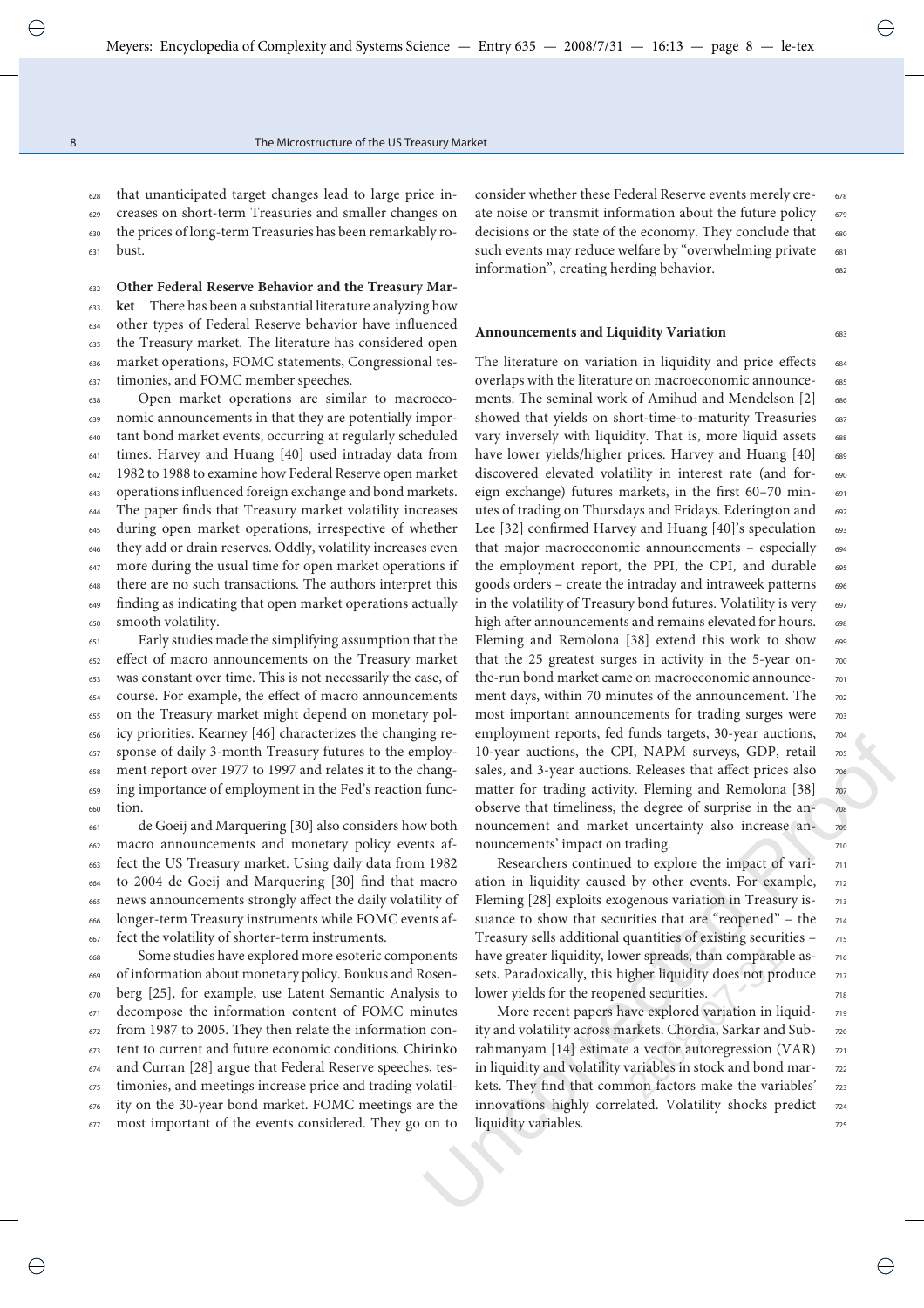#### <sup>726</sup> **End-of-the-Year Patterns in One-Month Treasury Bills**

✐

 The previous sets of papers studied daily and intraday sea- sonality, often as caused by macroeconomic or Federal Reserve announcements. Short-term Treasury bills also ex- hibit year-end seasonality, however. Market participants consider Treasury market instruments of 30 days or less to be highly liquid, close – but not perfect – substitutes for cash. The fact that short-term Treasuries are not per- fect substitutes for cash is presumably what allows the New York Desk to use open market operations to manipulate short-term interest rates through a liquidity effect. A peculiar year-end pattern in one-month Treasury yields re- inforces this evidence that such Treasuries are not perfect substitutes for cash.

 Following on related work of Griffiths and Win- ters [19] in repos, Griffiths and Winters [18] find that yields on one month T-Bills (and other one-month secu- rities) increase significantly at the beginning of December, remain high during December, and return to normal a few days before the year-end. This pattern does not exist in three-month T-bills. Neely and Winters [20] find similar patterns in the one-month LIBOR futures market.

 Griffiths and Winters [17,18,19] explain this Decem- ber effect by asserting that a year-end preference for liq- uidity drives the year-end surge in short-term interest rates. Debt holder (lenders in the money markets) start to liquidate their one-month securities in the last few days of November to meet cash obligations at the end-of-De- cember. This preference for liquidity drives up one-month interest rates for most of December. Liquidity demand re- turns to normal at the end of December as investors repur- chase short-term instruments, and interest rates return to normal levels.

#### <sup>759</sup> **Discontinuities in the US Treasury Market**

 The literature on discontinuities (or jumps) in Treasury prices is closely related to the literature on announce- ments, as announcements are obvious candidates to ex- plain jumps. Three recent papers have looked at discontinuities in US Treasury prices. Huang [43] estimates daily jumps with bi-power variation on 10 years of 5-minute data on S&P 500 and US T-bond futures to measure the response of volatility and jumps to macro news. He iden- tifies a major role for payroll news in bond market jumps by analyzing their conditional distributions and regress- ing continuous and jump components on measures of dis- agreement and uncertainty concerning future macroeco- nomic states. Huang [43] also finds that the bond market is relatively more responsive than the equity market.

Dungey, McKenzie, and Smith [31] estimate jumps 774 and cojumps (simultaneous discontinuities in multiple 775 markets) in the term structure of US Treasury rates. They  $776$ find that the middle of the yield curve often cojumps  $777$ with one of the ends, while the ends of the curve exhibit  $778$ a greater tendency for idiosyncratic jumps. Macro news 779 is strongly associated with cojumps in the term structure. 780 Using BrokerTec data from 2003–2005, Jiang, Lo, and <sup>781</sup> Verdelhan [66] extend this work by focusing on the role of  $\frac{782}{20}$ liquidity shocks – estimated from the limit order book –  $\frac{783}{2}$ in jumps and the relation of jumps to order flow and price 784 discovery.

Lahaye, Laurent and Neely [47] examine jumps and cojumps across foreign exchange, stock, gold and 30-year 787 Treasury futures. Discontinuities in bond futures prices 788 were larger but less frequent than those in foreign exchange rates and smaller and about as frequent as those 790 in equity markets. News announcements appear to cause  $\frac{791}{791}$ many cojumps of bond prices with prices of other types of 792 assets. The contract of the contract of the contract of the contract of the contract of the contract of the contract of the contract of the contract of the contract of the contract of the contract of the contract of the co

### **Order Flow in the US Treasury Market** 794

The effect of order flow on prices has been a popular recent topic in microstructure. Several papers have explored  $796$ the impact of order flow on prices and the ways in which 797 macro/monetary announcements influence these impacts.

Huang, Cai, and Wang [42] use intraday 1998 GovPX 799 spot data on the 5-year Treasury note to characterize trad- 800 ing patterns of primary dealers, announcement effects and 801 volatility-volume relations. The paper finds that both pub- 802 lic information (i.e., announcements) and dealer inventory/order flow affect trading frequency.

Green [39] uses the Madhavan, Richardson, and Roomans [48] model to study the impact of GovPX trading in  $\frac{806}{500}$ 5-year around announcements. Order flow has its largest price impact after larger macro surprises, times of greater 808 uncertainty about the announcement, and times of high 809 liquidity. Green [39] concludes that order flow does reveal 810 information about riskless rates.

dre-<br>
wolatility-volume relations. The paper finds that both pub-<br>
wolatility-volume relations. The paper finds that both pub-<br>
pur-<br>
lic information (i.e., announcements) and dealer inven-<br>
sox<br>
correct 139) uses the Madh Brandt and Kavajecz [26] find that order flow imbalances can explain up to 26% of the day-to-day varia- <sup>813</sup> tion in yields on non-announcement days. In contrast to Green [39], they find that order flow has its strongest impact at times of low liquidity. Brandt, Kavacejz, and Underwood [27] extend the work of Brandt and Kavajecz [26] 817 to control for trader type and macroeconomic announce-<br>sist ments in explaining the impact of bond market order flow 819 on futures prices.

Menkveld, Sarkar, and Van der Wel [49] confirm ear-<br>821 lier conclusions that announcements have significant ef-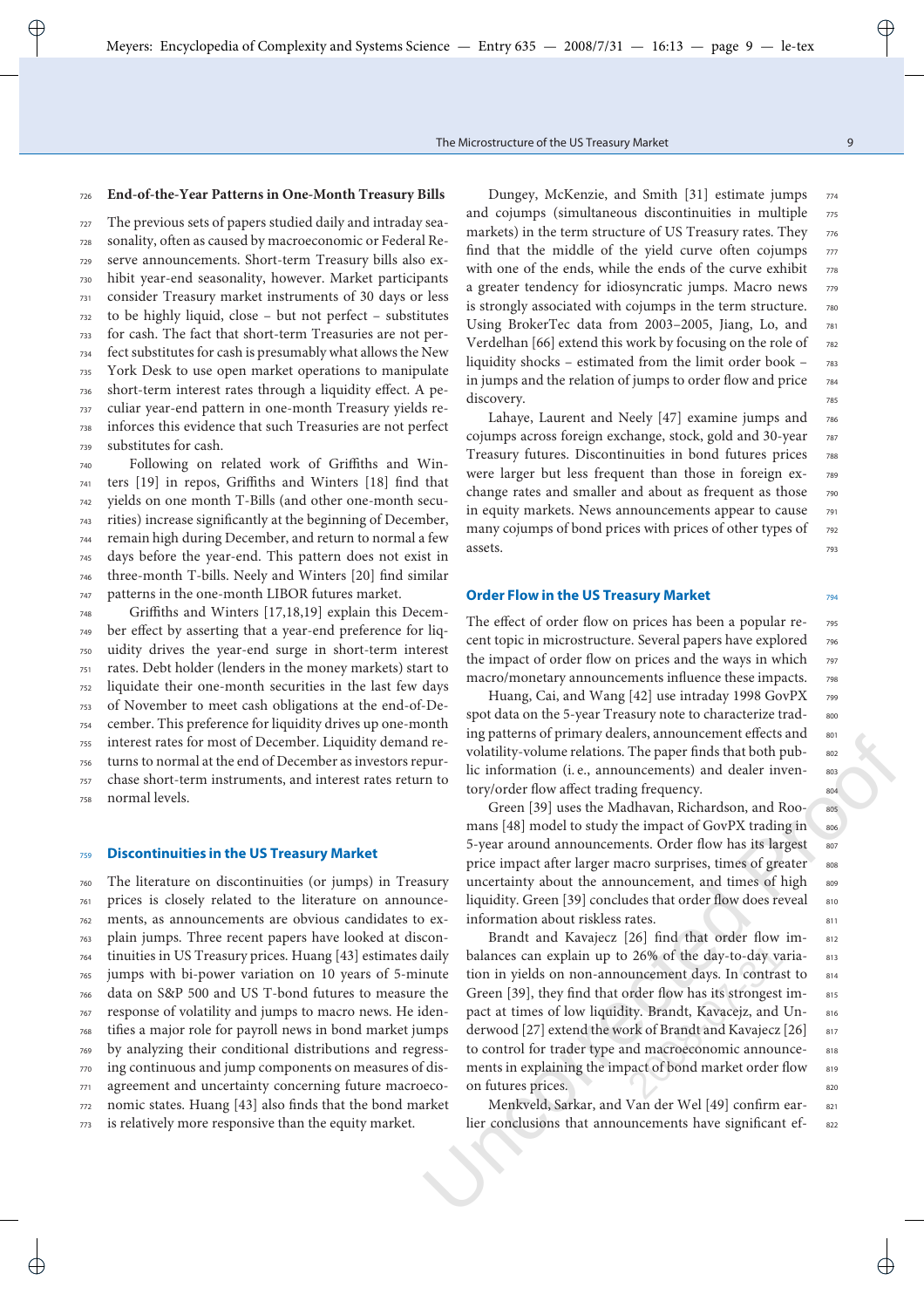✐

823 fects on 30-year Treasury yields and they also find that cus-

824 tomer order flow is much more informative on announce-

825 ment days than on non-announcement days. They go on

826 to investigate the profits that different types of traders

827 make on announcement and non-announcement days.

828 At high frequencies, order flow is highly autocorre-829 lated. A dynamic analysis of the market resilience requires

830 modeling this formally. We turn to empirical modeling of

831 the Treasury market order book in the next section.

# <sup>832</sup> **Modeling the Limit Order Book**

833 A purchase or a sale of a Treasury bond influences prices 834 directly as trades work their way up the supply or demand 835 curves. We would like to know whether these effects are 836 large and long-lasting. To address this question, we must 837 introduce a dynamic model of the limit order book.

<sup>838</sup> Hasbrouck [11] proposed to study intra-day price for-839 mation with a standard bivariate vector autoregressive <sup>840</sup> (VAR) model. Time *t* here is measured in 1-minute in- $841$  tervals. Let  $r_t$  be the percentage change in the transaction <sup>842</sup> price and  $x_t^0$  be the sum of signed trade indicators (+1 for <sup>843</sup> buyer initiated, -1 for seller initiated) over minute *t*. Treasury market data sets typically indicate trade initiation as  $^{845}$  a "yit"  $-1$  or a "take"  $+1$ .

846 The bivariate vector autoregression assumes that 847 causality flows from trade initiation to returns by permit $t_{\text{max}}$  ting  $r_t$  to depend on the contemporaneous value for  $x_t^0$ , but <sup>849</sup> not allowing  $x_t^0$  to depend on contemporaneous  $r_t$ . The <sup>850</sup> model for returns is specified as follows

851

$$
\begin{array}{ll}\n\text{852} & \begin{bmatrix} r_t \\ x_t^0 \end{bmatrix} = \sum_{i=1}^5 \begin{bmatrix} a_{r,i} \\ a_{x,i} \end{bmatrix} r_{t-i} \\
& + \begin{bmatrix} \sum_{i=0}^{15} b_{r,i} \\ \sum_{i=1}^{15} b_{x,i} \end{bmatrix} x_{t-i}^0 + \begin{bmatrix} u_{r,t} \\ u_{x,t} \end{bmatrix} . \quad (1)\n\end{array}
$$

855 Mizrach and Neely [4] use 5 lags of the return series and 856 15 lags of the signed trades. The market impact is then de-857 fined as the dynamic effect of a buy shock to the return <sup>858</sup> series,

$$
859 \qquad \frac{\partial r_{t+n}}{\partial x_t} \ . \tag{2}
$$

860 Mizrach and Neely [4] provide 15 minute market impact 861 estimates from the GovPX market in 1999. The 2-year note 862 is most resilient with prices only 0.0042% higher following <sup>863</sup> a buyer initiated trade. The 30-year bond is the least liquid, <sup>864</sup> with prices rising 0 :0229% following a buy order. Mizrach 865 and Neely also report 2004 estimates for the Cantor electronic limit order book. Market impacts range from 45 to

88% lower in the more liquid eSpeed ECN market. Fleming and Mizrach [58] find further reductions in market impacts on the BrokerTec ECN for 2005 and 2006.

# **Price Discovery** 870

A crucial issue in the market microstructure literature is 871 *price discovery*. This is the process by which prices embed 872 new information. In the Treasury market, price discovery 873 occurs in both the secondary spot market and in the fu- <sup>874</sup> tures markets at the Chicago Board of Trade (CBOT). The 875 degree to which each market contributes to price discovery 876 is a natural issue to address. 877

To investigate relative price discovery in these two 878 Treasury markets, Mizrach and Neely [12] follow Has- <sup>879</sup> brouck [11] and assume that the price series have a unit ssc root, are cointegrated, and have an  $r^{\text{th}}$  order VAR repre- 881 sentation,  $882$ 

$$
p_t = \Phi_1 p_{t-1} + \Phi_2 p_{t-2} + \cdots + \Phi_r p_{t-r} + u_t.
$$

It follows that the *N* returns,

$$
r_{t} = \begin{bmatrix} p_{1,t} - p_{1,t-1} \\ \vdots \\ p_{N,t} - p_{N,t-1} \end{bmatrix} = \Delta p_{t},
$$
 (3) <sub>885</sub>

have the convenient Engle–Granger [59] error-correction representation,

$$
\Delta p_t = \alpha z_{t-1} + A_1 \Delta p_{t-1} + \cdots + A_r \Delta p_{t-r-1} + u_t, \quad (4)
$$

where  $z_t$  is an error-correction term of rank  $N-1$ .

We analyze price discovery using the moving average 890 representation of our return process (3), 891

$$
\Delta p_t = \Theta(L)\varepsilon_t \,. \tag{5}
$$

The disturbances are mean zero and serially uncorrelated,  $E[\varepsilon_{i,t}] = 0$  and  $cov[\varepsilon_{i,t}, \varepsilon_{i,t-r}] = 0$ , but they may be contemporaneously correlated,  $cov[\varepsilon_{i,t}, \varepsilon_{j,t}] \neq 0.$ <sup>895</sup>

where  $z_i$  is an error-correction term of rank  $N - 1$ .<br>
We analyze price discovery using the moving average<br>
representation of our return process (3),<br>
(1)  $\Delta p_i = \Theta(L)\varepsilon_i$ .<br>
Simple discurbances are mean zero and serially The information share is related to the long run impulse responses,  $\Theta(1) = \sum_{j=0}^{\infty} \Theta(L^j)$ , the permanent effect of the shock vector on the Treasury prices. Cointegration makes the long run multipliers common across all 899 markets, 900

$$
\Theta(1) = \begin{bmatrix} \theta_1 & \cdots & \theta_N \\ \vdots & & \vdots \\ \theta_1 & \cdots & \theta_N \end{bmatrix}
$$
 (6) so

To eliminate contemporaneous correlation among the er-<br>
soz ror terms in (5), we decompose  $\Omega = E\left[\varepsilon_t \varepsilon_t'\right]$ , the  $N \times N$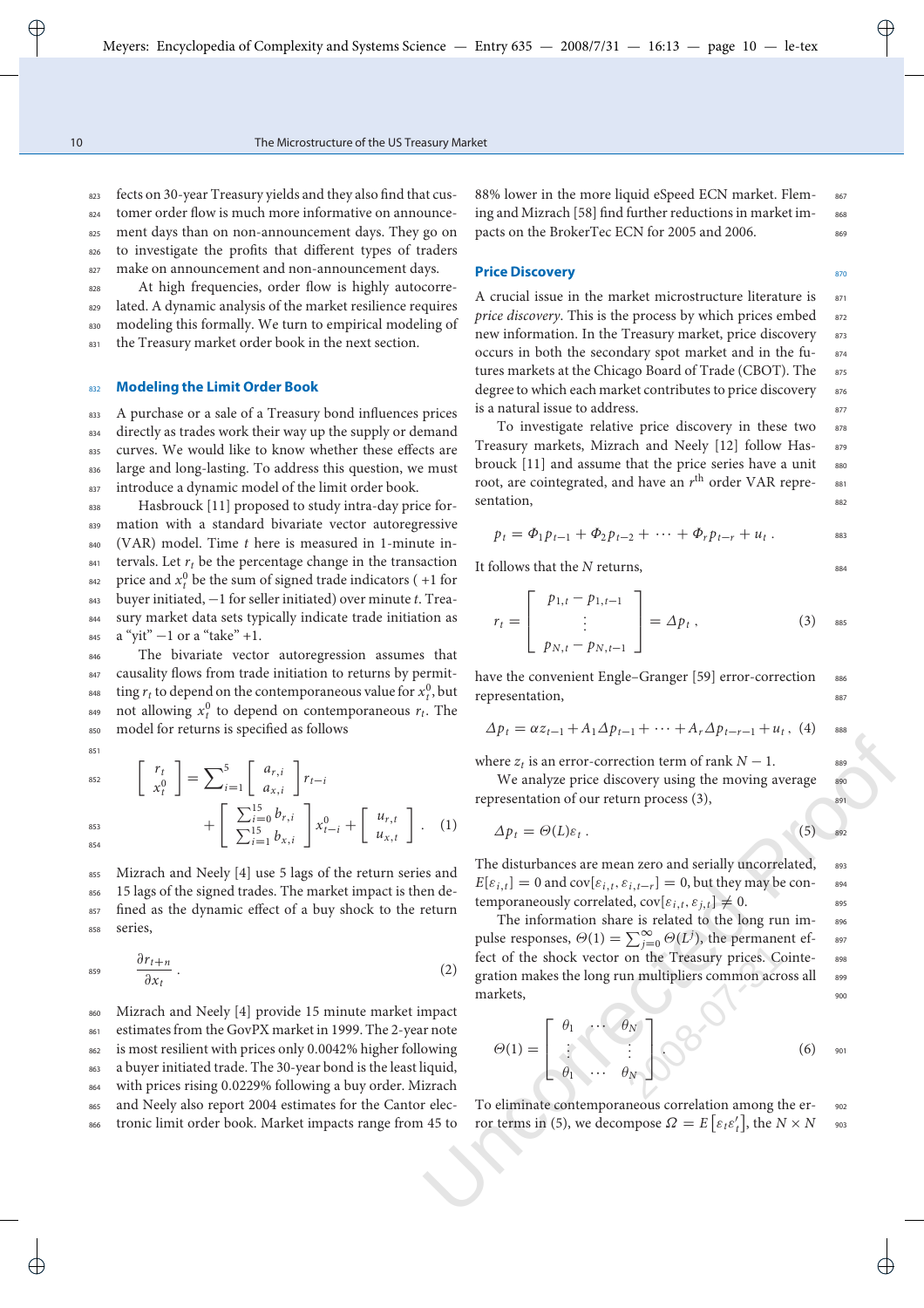;

(7)

✐

<sup>904</sup> covariance matrix, to find a lower triangular matrix *M* , <sup>905</sup> whose *i*, *j*th element we denote  $m_{ij}$ , such that  $MM' = \Omega$ . <sup>906</sup> The Hasbrouck [11] information share for market *j* is de-<sup>907</sup> fined as

> $\left[\sum_{i=j}^{n} \theta_i m_{ij}\right]^2$  $\left[\sum_{i=1}^{n} \theta_i m_{i1}\right]^2 + \left[\sum_{i=2}^{n} \theta_i m_{i2}\right]^2 + \cdots + \left(\theta_n m_{nn}\right)^2$

90<sup>c</sup>  $H_j =$ 

910

908

✐

911

<sup>912</sup> where the  $\theta_i$ s are the elements of row *i* of the long-run multipliers in (6). Because the Choleski decomposition is not unique, the information share will vary with the order of the equations in the VAR.

 Mizrach and Neely [12] pair spot and maturity matched futures for the 2-year, 5-year and 10-year on-the- run spot notes. This calculation requires us to adjust fu-919 tures prices according to the on-the-run spot instruments with which we compare them. The CBOT provides adjust-921 ment factors for each instrument. These adjustments typi- cally make a single bond the cheapest to deliver (CTD), but the CTD is typically off-the-run. Nevertheless, the CTD off-the-run bonds and the most liquid on-the-run bonds are very close substitutes – their daily returns are highly correlated – so it is reasonable to examine price discovery between futures prices and on-the-run bonds, despite the fact that they are not identical.

929 Mizrach and Neely [12] find that information shares <sup>930</sup> rise with the growth of the GovPX market, but fall as the 931 ECNs take market share from GovPX voice markets. The <sup>932</sup> spot market share is highest for the 2-year note, reach-<sup>933</sup> ing 86%, while the 10-year spot market share never ex-<sup>934</sup> ceeds 50%. In addition, relative market liquidity mea-935 sures like spreads, trades and volatility each strongly ex-<sup>936</sup> plain daily relative price discovery shares. Mizrach and 937 Neely [12] compute both upper and lower bound estimates <sup>938</sup> of the information shares. They also report estimates based 939 on the Harris, McInish and Wood [13] methodology.

940 Campbell and Hendry [51] find similar results for the 941 Canadian government bond market. They find that the <sup>942</sup> information share in the 10-year spot note is below 50% <sup>943</sup> in nearly all their sample of several months between 2002 944 and 2004. Upper and Werner [65] find that price discov-945 ery in the German Bund is dominated by the futures mar-946 ket, and in times of stress, like the 1998 Long Term Capi-947 tal Management Crisis, the spot market information share <sup>948</sup> falls to essentially zero. Upper and Werner [65], however, 949 compare the futures market to the relatively illiquid, CTD <sup>950</sup> bonds. This might explain their finding that the spot mar-<sup>951</sup> ket does very little price discovery.

### **Future Directions** 952

This article has reviewed the microstructure of the US 953 Treasury market. The Open Market Desk at the Federal 954 Reserve Bank of New York plays a uniquely important role 955 in the Treasury market by using transactions in those se-<br>
<sub>956</sub> curities to adjust the level of bank reserves. Primary deal-<br>
957 ers are key players in both Treasury auctions and the Fed's open market operations. The Treasury market consists of 959 several phases: when-issued, primary, on-the-run and off-<br>solution the-run. Two ECNs, eSpeed and BrokerTec, intermediate 961 the most active trading, during the on-the-run phase. The Treasury futures market at the CBOT complements trad- <sup>963</sup> ing in the spot market.

Treasury markets exhibit end-of-year, daily and intraday seasonality. Macro and Federal Reserve announce-<br>s66 ments are responsible for a substantial part of the daily and 967 intraday seasonality. The literature studying the impact of 968 order flows on Treasury prices has also considered how 969 macro news and Federal Reserve actions influence such 970 impact.

The futures markets in Chicago play an important 972 role in price discovery, and a discussion of Treasury mi- <sup>973</sup> crostructure needs to take this into account. Both spot and 974 futures markets are quite resilient and recent research on 975 the Treasury ECNs suggest that the market continues to 976 become more liquid. Fleming and Mizrach [58] report that 977 volume has increased almost 5 times since 2001. This increase in trading volume accompanies a decline in the im- <sup>979</sup> portance of the primary dealers. Beales and Titt reported 980 in the *Financial Times* in March 2007 that hedge funds 981 now account for 80% of trading activity in the Treasury 982 market with only a 20% share for the primary dealers. One 983 large fund alone, Citadel, accounts for 10% of the trad-<br>
984 ing volume on eSpeed and BrokerTec. It was perhaps inevitable that trading by the millisecond would come to the 986 Treasury market as it did to equities and foreign exchange. 987 Perhaps we should only be surprised that it took so long. 988

in the *Financial Times* in March 2007 that hedge funds we now account for 80% of trading activity in the Treasury wave and alone, Citadel, accounts for 10% of the trading  $\alpha$  ex-<br>
ing fund alone, Citadel, accounts for 10 The Treasury market plays a central role in the credit market. Times of financial crisis highlight the Treasury 990 market's role as a safe haven for investors both in the US 991 and overseas. Treasury securities also serve as benchmarks 992 for complex derivatives like mortgage backed securities and structured loans like collateralized debt obligations. 994 The microstructure of the US Treasury market is funda-<br>995 mental to our understanding of the global financial mar $kets.$  997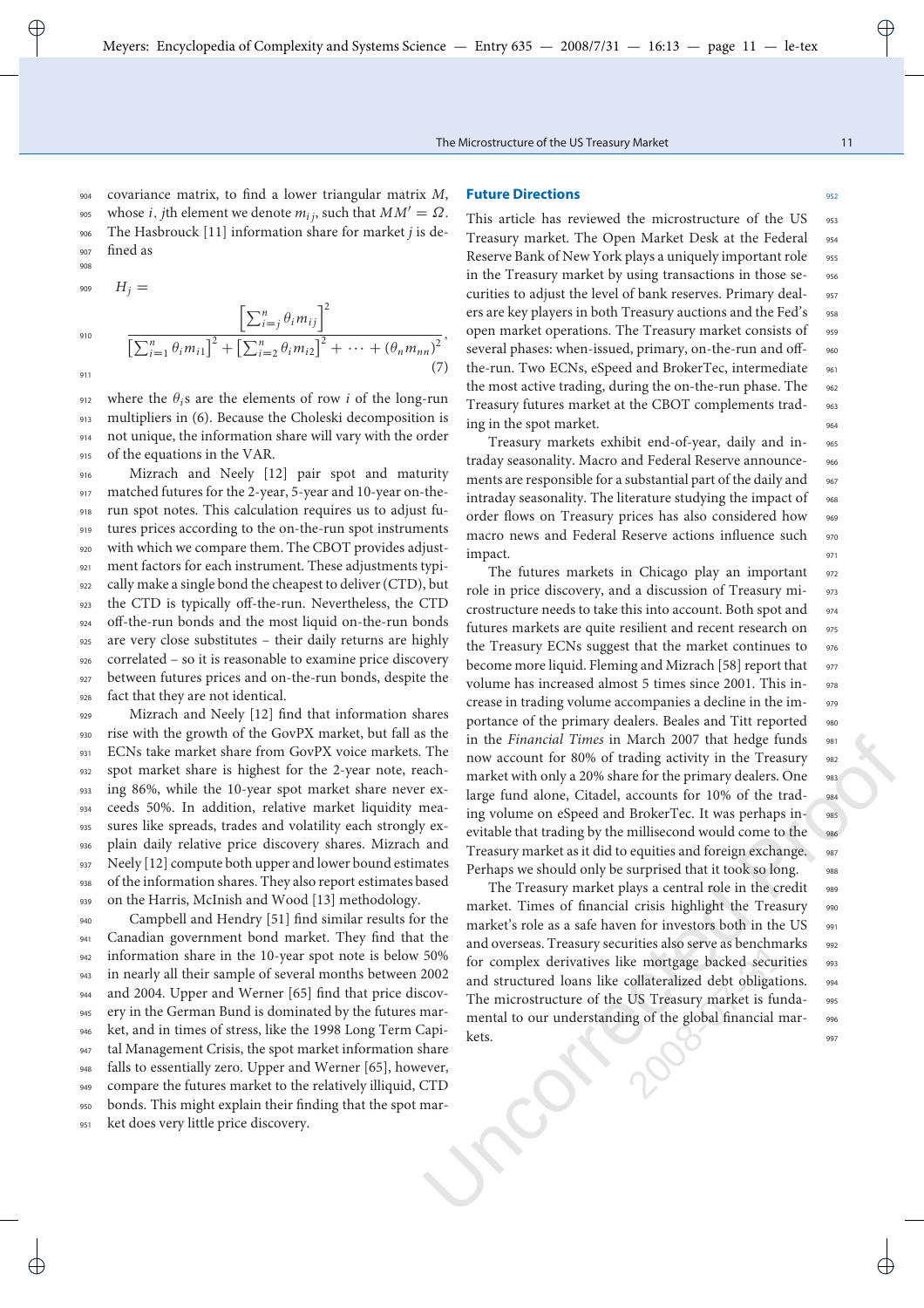### 12 The Microstructure of the US Treasury Market

#### <sup>998</sup> **References**

✐

- 1. Akhtar MA (1997) Understanding open market operations. <sup>1000</sup> Public Information Department, Federal Reserve Bank of New 1001 York TS2 <http://research.stlouisfed.org/aggreg/meeks.pdf>
- <sup>1002</sup> 2. Amihud Y, Mendelson H (1991) Liquidity, maturity, and the <sup>1003</sup> yields on US treasury securities. J Finance 46:1411–25
- <sup>1004</sup> 3. Andersen TG, Bollerslev T, Diebold FX, Vega C (2007) Real-time <sup>1005</sup> price discovery in stock, bond and foreign exchange markets. <sup>1006</sup> J Int Econ 73:251–77
- <sup>1007</sup> 4. Balduzzi P, Elton EJ, Green TC (2001) Economic news and bond <sup>1008</sup> prices: Evidence from the US treasury market. J Financial Quant <sup>1009</sup> Anal 36:523–43
- <sup>1010</sup> 5. Barclay MJ, Hendershott T, Kotz K (2006) Automation versus in-<sup>1011</sup> termediation: Evidence from treasuries going off the run. J Fi-1012 nance 61:2395-2414
- <sup>1013</sup> 6. Beber A, Brandt MW (2006) The effect of macroeconomic news <sup>1014</sup> on beliefs and preferences: Evidence from the options market. 1015 J Monetary Econ 53:1997-2039
- <sup>1016</sup> 7. Bernanke BS (2005) Implementing monetary policy, remarks <sup>1017</sup> at the redefining investment strategy education symposium. 1018 Dayton **TS3**
- <sup>1019</sup> 8. Bollerslev T, Cai J, Song FM (2000) Intraday periodicity, long <sup>1020</sup> memory volatility, and macroeconomic announcement effects 1021 in the us treasury bond market. J Empir Finance 7:37-55
- <sup>1022</sup> 9. Boukus E, Rosenberg JV (2006) The information content of <sup>1023</sup> FOMC minutes. Working paper, Federal Reserve Bank of New <sup>1024</sup> York TS4
- <sup>1025</sup> 10. Brandt MW, Kavajecz KA (2004) Price discovery in the us trea-<sup>1026</sup> sury market: The impact of orderflow and liquidity on the yield <sup>1027</sup> curve. J Finance 59:2623–2654
- <sup>1028</sup> 11. Brandt MW, Kavajecz KA, Underwood SE (2007) Price discovery <sup>1029</sup> in the treasury futures market. J Futur Mark 27:1021–1051
- <sup>1030</sup> 12. Campbell B, Hendry S (2007) Price discovery in canadian and <sup>1031</sup> US 10-year government bond markets. Working Paper 07–43, 1032 Bank of Canada TS2
- <sup>1033</sup> 13. Chirinko RS, Curran C (2006) Greenspan shrugs: Formal pro-<sup>1034</sup> nouncements, bond market volatility, and central bank com-
- munication. Presented at: The American Economic Association <sup>1036</sup> Meetings
- <sup>1037</sup> 14. Chordia T, Sarkar A, Subrahmanyam A (2005) An empirical <sup>1038</sup> analysis of stock and bond market liquidity. Rev Financial Stud <sup>1039</sup> 18:85–129
- <sup>1040</sup> 15. Christie-David R, Chaudhry M, Lindley JT (2003) The effects of <sup>1041</sup> unanticipated macroeconomic news on debt markets. J Finan-<sup>1042</sup> cial Res 26:319–39
- <sup>1043</sup> 16. Cook T, Hahn T (1989) The effect of changes in the federal <sup>1044</sup> funds rate target on market interest rates in the 1970s. J Mon-<sup>1045</sup> etary Econ 24:331–351
- <sup>1046</sup> 17. de Goeij P, Marquering W (2006) Macroeconomic announce-<sup>1047</sup> ments and asymmetric volatility in bond returns. J Bank Fi-<sup>1048</sup> nance 30:2659–2680
- <sup>1049</sup> 18. Duffie D (1996) Special repo rates. J Finance 51:493–526
- <sup>1050</sup> 19. Dungey M, McKenzie M, Smith V (2007) News, no-news and 1051 jumps in the us treasury market. Cambridge University (un-<sup>1052</sup> publ)
- <sup>1053</sup> 20. Ederington LH, Lee JH (1993) How markets process informa-<sup>1054</sup> tion: News releases and volatility. J Finance 48:1161–91
- 1055 21. Ederington LH, Lee JH (1995) The short-run dynamics of the <sup>1056</sup> price adjustment to new information. J Financial Quant Anal <sup>1057</sup> 30:117–34
- 22. Ederington LH, Lee JH (2001) Intraday volatility in interest-rate 1058 and foreign-exchange markets: ARCH, announcement, and 1059 seasonality effects. J Futur Mark 21:517-52 1060
- 23. Elton EJ, Green TC (1998) Tax and liquidity effects in pricing 1061 government bonds. J Finance 53:1533-1562
- 24. Engle R, Granger C (1987) Co-integration and error correction 1063 representation, estimation and testing. Econometrica 55:251– <sup>1064</sup>  $276$
- 25. Fabozzi FJ, Fleming MJ (2005) US treasury and agency secu-<br>1066 rities. In: The Handbook of Fixed Income Securities, 7th edn. 1067 McGraw Hill, New York TS5 1068
- 26. Federal Reserve Bank of New York, Markets Group (2007) 1069 Domestic open market operations during 2006. Federal Re- <sup>1070</sup> serve Bank of New York. [http://www.ny.frb.org/markets/omo/](http://www.ny.frb.org/markets/omo/omo2006.pdf) 1071 **[omo2006.pdf](http://www.ny.frb.org/markets/omo/omo2006.pdf) TS6** 1072
- 27. Flannery M, Protopapadakis A (1988) From T-bills to common 1073 stocks: Investigating the generality of intra-week return sea- 1074 sonalities. J Finance  $43:431-450$
- 28. Fleming M (2002) Are larger treasury issues more liquid? Evi- 1076 dence from bill reopenings. J Money Credit Bank 34:707-735 1077
- 29. Fleming M (2003) Measuring treasury market liquidity. Fed Re- 1078 serv Bank New York Econ Policy Rev 9:83-108
- 30. Fleming M, Mizrach B (2008) The microstructure of a US 1080 treasury ECN: The BrokerTec platform. [http://ssrn.com/](http://ssrn.com/abstract=1117975) <sup>1081</sup> [abstract=1117975](http://ssrn.com/abstract=1117975) TS7 1082
- 31. Fleming M, Piazzesi M (2005) Monetary policy tick-by-tick. 1083 Working paper, Federal Reserve Bank of New York TS4
- 32. Fleming M, Remolona EM (1997) What moves the bond mar- 1085 ket? Fed Reserv Bank New York Econ Policy Rev 3:31-50 1086
- 33. Fleming M, Remolona EM (1999) Price formation and liquidity 1087 in the US treasury market: The response to public information. 1088 J Finance 54:1901–1915
- 34. Fleming M, Remolona EM (1999) What moves bond prices? J 1090 Portf Manag 25:28-38 1091
- 35. Garbade KD, Ingber JF (2005) The treasury auction process: 1092 Objectives, structure, and recent adaptations. Fed Reserv Bank 1093 New York Curr Issues Econ Finance 11:1-11 1094
- 36. Goldreich D, Hanke B, Nath P (2005) The price of future liq- <sup>1095</sup> uidity: Time-varying liquidity in the US treasury market. Rev Fi- 109 nance 9:1–32 1097
- 37. Green TC (2004) Economic news and the impact of trading on 1098 bond prices. J Finance 59:1201–1233 <sup>1099</sup>
- Diestries, structure, and recent adaptatons. Fed Reserv Bank For New York Curr Issues Econ Finance 11:1-11<br>
Reserv Vork Curr Issues Econ Finance 11:1-11<br>
Reserved Proof 2008) The price of future lig-<br>
ciation uniting-vary  $38.$  Griffiths M, Winters D (1997) On a preferred habitat for liquidity  $1100$ at the turn-of-the-year: Evidence from the term-repo market. J 1101 **Financial Serv Res 12:21-38** 1102
	- 39. Griffiths M, Winters D (2005) The turn-of-the-year in money 1103 markets: Tests of risk-shifting window dressing and preferred 1104 habitat hypotheses. J Bus 78:1337-1364
	- 40. Griffiths M, Winters D (2005) The year-end price of risk in a mar- <sup>1106</sup> ket for liquidity. J Invest Manag 3:99-109
	- 41. Hamilton JD (2007) Assessing monetary policy effects using 1108 daily fed funds futures contracts. Fed Reserv Bank St. Louis Rev 1109 (forthcoming) TS8 1110
	- 42. Harris F, McInish T, Wood R (2002) Security price adjustment 1111 across exchanges: An investigation of common factor compo- <sup>1112</sup> nents for dow stocks. J Financial Mark 5:277-308
	- 43. Harvey CR, Huang RD (2002) The impact of the federal reserve 1114 bank's open market operations. J Financial Mark 5:223-57 1115
	- 44. Hasbrouck J (1991) Measuring the information content of 1116 stock trades. J Finance 46:179-207

TS2 Please provide publisher location.

- TS3 Please provide publisher
- TS4 Please provide publisher location and the ID-number of the working paper.
- TS5 Please provide editors and volume.
- TS6 Please provide access date.

✐

TS7 Please provide publisher and access date.